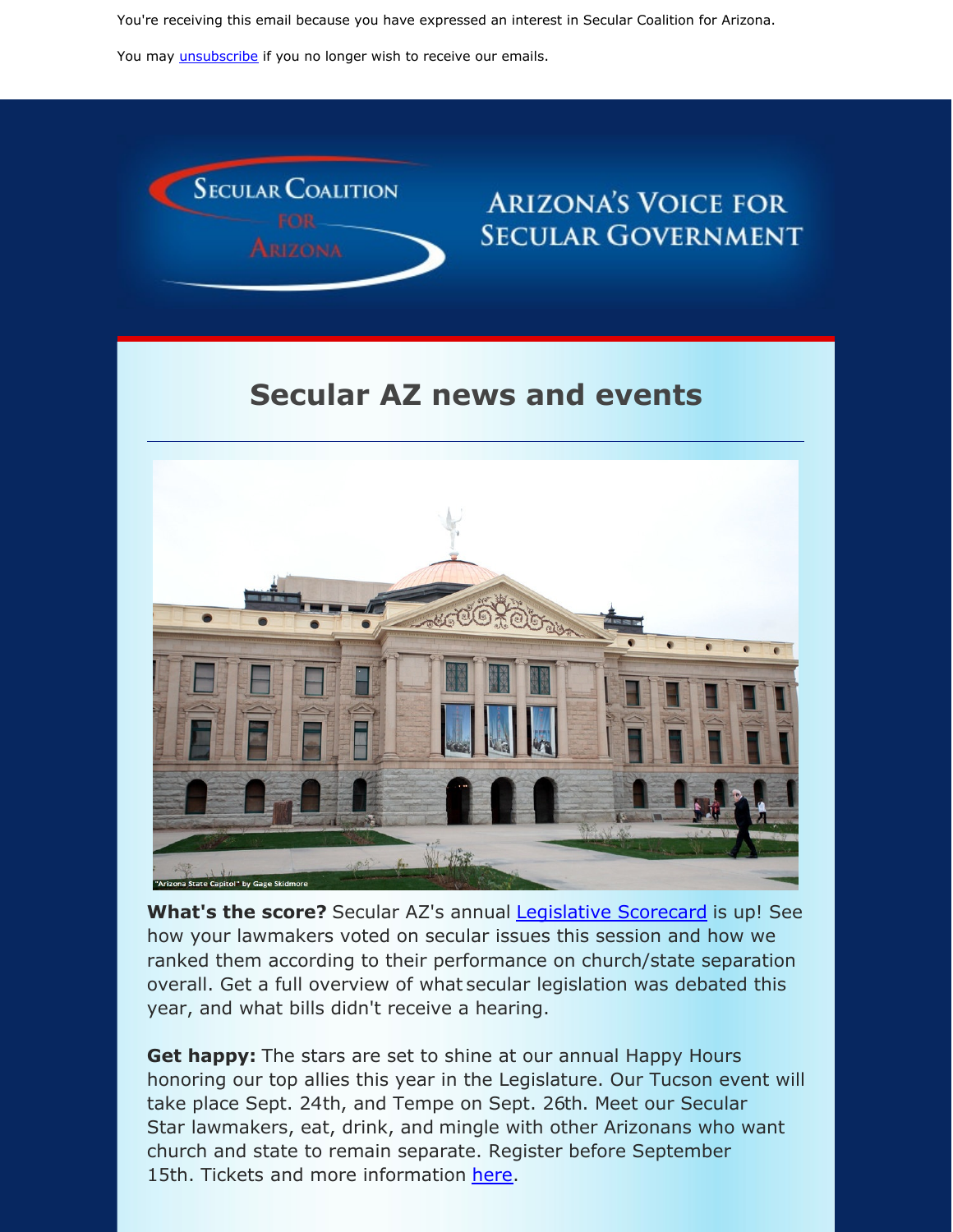**Eat pizza, support separation of church and state:** Eat at Blaze Pizza in Phoenix August 29th 4-8pm and they'll donate 20% of the bill to Secular AZ! Just show our flyer available [here](http://secularaz.org/2019/08/12/eat-pizza-support-separation-of-church-and-state/).



**Farewell friend:** This month, we celebrated the life of longtime activist and community member Mike Steiner, who chose to end his life on June 27th. Michael spent his last year being very active with several local organizations, including Secular AZ, HSGP, Americans United for Separation of Church and State, FFRF, and Secular Student Alliance. Mike worked tirelessly to make the world a better place. He will be greatly missed.

## **Statewide secular issues**





**Victory for secular reocvery:** Recently, a concerned citizen notified us that the Arizona Health Care Cost Containment System (AHCCCS) was willing to pay for transportation to services

offered by religious groups (i.e. AA, NA, Al-Anon) but would not pay for transportation to services offered by non-religious groups including Women for Sobriety and SOS Tucson.

Attorney Dianne Post, head of Secular AZ's legal committee, contacted AHCCCS to find out why. She pointed out that both federal and Arizona law include protections for non-discrimination on the basis of religion. Unfortunately, AHCCCS refused to share the criteria they use when determining whether a program merits payment for transportation (even though such a tax-funded organization should provide transparency). Ms. Post persisted, demanding to know why AHCCCS was funding religious groups at a rate in excess of non-religious groups.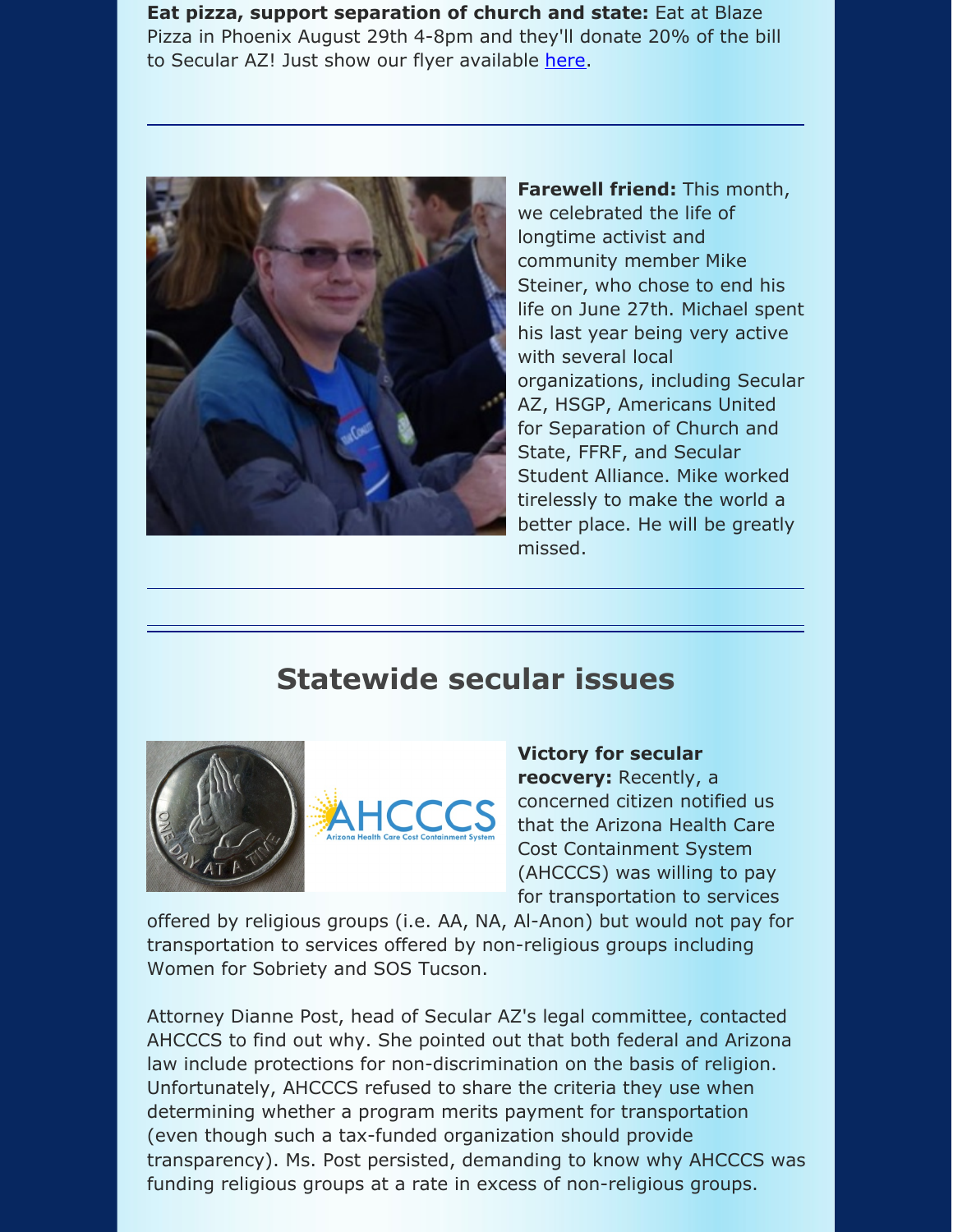AHCCCS now says they are "revising" their policy and inviting new service providers to apply for reimbursement of transportation costs. This is great news for non-religious groups that have been turned down in the past or haven't yet applied.

If you are a sobriety group that applies and are turned down, please [contact](https://secularaz.org/about-secular-az/contact-secular-coalition-for-arizona/?fbclid=IwAR2s_8rLSDspo-R8T_Er2zMaBRpNLxAUrvrn3uHUjkFoURgwM1Wn0FSRHKs) us.

**Taking the invocation fight to Scottsdale:** Earlier this month, Secular AZ joined Scottsdale residents and HSGP members to ask the Scottsdale Human Relations Commission to consider discussing the removal of prayer/invocations from city council meetings. Scottsdale is currently involved in a lawsuit with The Satanic Temple Arizona Chapter because the religious group was denied the opportunity to give the invocation. Our message to Scottsdale was simple: prayer in government meetings is unnecessary, divisive, and exclusionary, and should be removed from public meeting agendas.



**Cut him a (tax) break:** Mesa Humanist celebrant Luke Douglas has been making news for his challenge to the IRS to allow secular spiritual leaders to claim a tax break available exclusively to religious clergy. The "parsonage exemption" allows ministers and other religious leaders to skip declaring as taxable income the value of housing allowances provided by their parishes. Douglas plans to be the first Humanist celebrant to test the IRS by claiming the exemption. Read his comments to the Arizona Republic [here](https://www.azcentral.com/story/money/business/consumers/2019/08/07/humanist-society-leader-arizona-plans-challenge-irs-religious-tax-break-minister-clergy/1840002001/?fbclid=IwAR3uunLL0pQpFdcJZO8E-FnKkwqqbOznNJImLSjCo2WPY0rMxMQRydacMxo) and

listen to his recent KJZZ interview on the subject [here](https://kjzz.org/content/1116086/can-humanist-organizations-receive-religious-tax-exemption?fbclid=IwAR06EfYg8l11eiIOYYHsM6weTWf8S3vfdlH4sNzDoI6skhWhuUO00ZbjlQE).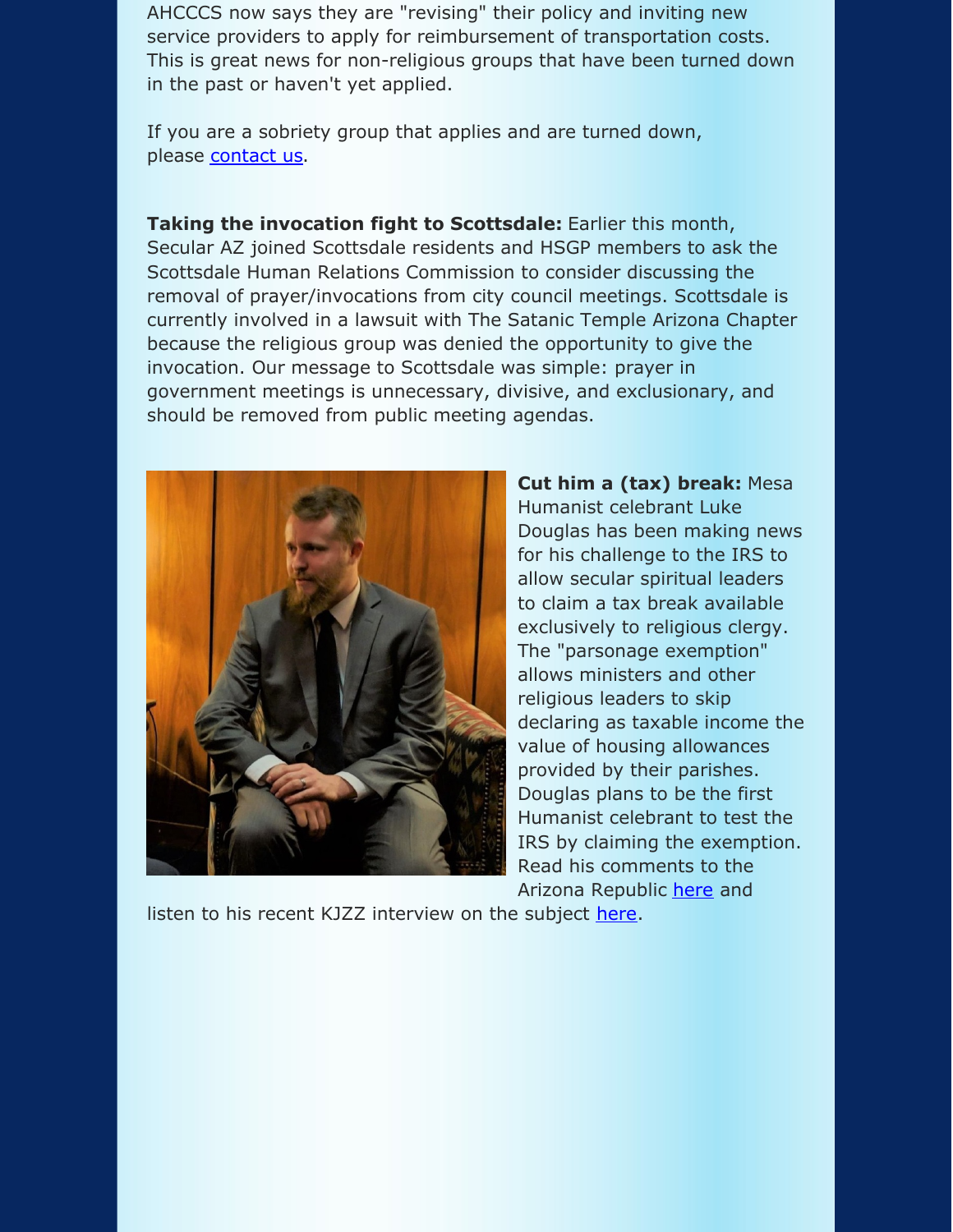

**AZ school vouchers make the news again:** The awarding of "Empowerment Scholarship Account" money to parents is up 33%, but the Legislature has failed to appropriate administrative funding to the program since the 2012-2013 school year. For the current year, the legislature is providing only about 38% of what it is supposed to under the law. This means long wait times and other disadvantages to families attempting to participate in the program. Meanwhile, the Arizona Auditor General found last year that parents had misspent or fraudulently spent more than \$700,000 in ESA money, in large part because the legislature failed to properly fund the Education Department. Read more [here](https://www.azmirror.com/2019/08/21/school-vouchers-awarded-up-33-this-year-but-oversight-funding-unchanged/?fbclid=IwAR3usEb3jZPRn4EPde9qZmhxhB38SPYJTiat0Q-ljeeYO6DnD-yVdYQ52rY).

## **Other national stories of interest**

[Loophole](https://ascienceenthusiast.com/kentucky-school-found-great-loophole-god-trust-law/?fbclid=IwAR1b5inlz4BgeLmzsaevYQCMIqx05b0p-09QhZIvwNrFa-BymKVyCZhCLis) found in "In God We Trust" school display law

Kentucky high school drops 'Bible Literacy' course over [constitutional](https://www.courier-journal.com/story/news/2019/08/09/kentucky-anderson-county-high-school-not-offer-bible-literacy-course-over-concerns/1952765001/?fbclid=IwAR3IAGfjLpycpr0_15XXYfD57zEbGMH-PxvCIxiSOC2O87TpiMj9eJpPna4) concerns

Limits on student-led prayers at Greenville school [graduations](https://www.greenvilleonline.com/story/news/2019/08/13/legal-battle-over-prayers-greenville-graduations-continue/2001637001/?fbclid=IwAR0-SYVfRH9t2fTDGCqN1ka2nK8VDh3IDeg7tqQd2aSazsemIR7-KNNyxYs) will be challenged

The Trump [Administration](https://www.buzzfeednews.com/article/dominicholden/trump-scotus-gay-workers?fbclid=IwAR0XjfIMi75rG14bu1_Sw-J3tMAOC8DkLhNuH7VZXitz0l1BxYKFgk_taS4) Asked The Supreme Court To Legalize Firing Workers Simply For Being Gay

AP: Trump steadily fulfills goals on [religious](https://apnews.com/c8626c6bdbab4e3f8232ea1499a6954b?fbclid=IwAR0F6TPnO4ra93TJj41GOBm-jV2JBfbyJN4HTeVFgN789wNU8-GIv4vo4gg) right wish list

['Outrageous':](https://www.commondreams.org/news/2019/08/17/outrageous-trump-doj-urges-supreme-court-legalize-firing-workers-being-transgender?fbclid=IwAR0jotZDvQnL8aJ0DoT7YMjmRvVyIrN2w4kOaCE3MOdWMkWEtJTNfCCiJqI) Trump DOJ Urges Supreme Court to Legalize Firing Workers for Being Transgender

Christian college suspends [transgender](https://www.newsweek.com/welch-college-yanna-awtrey-transgender-1453872?fbclid=IwAR39yAkv1dp8Zaencbm6PqUrv-PgDs4I0BG222Y0B4XV2bUWJ05r-KcvZaE) student after he undergoes top surgery, citing policy against "sex immorality"